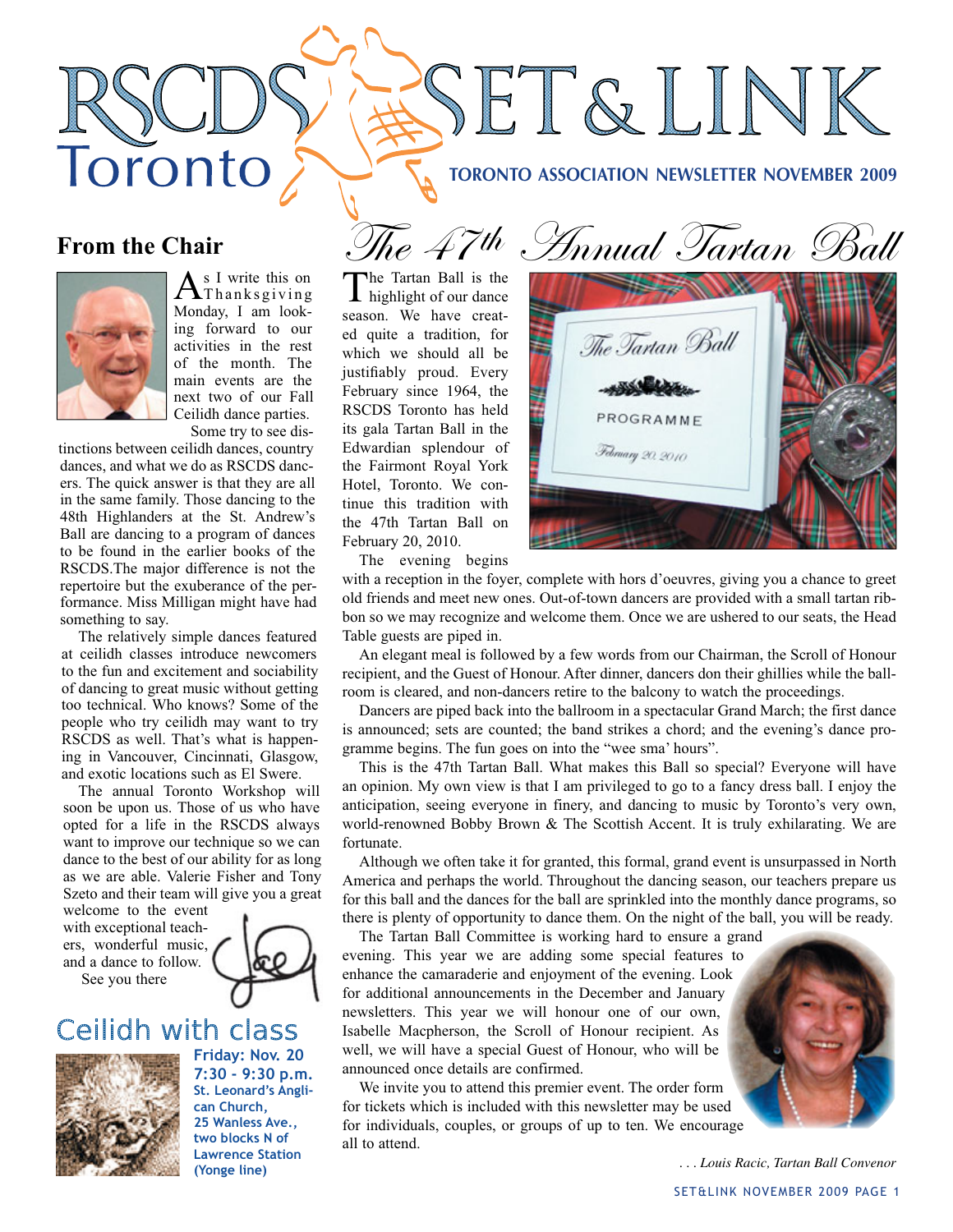# December  $\textit{Fømify-Nifht}$  Dance

| Date:<br>Time:<br>Place:<br>Music:<br>Hosts: | Saturday, December 12, 2009<br>7:30 - 10:30 p.m.<br>Crescent School, 2365 Bayview Avenue<br>The Scottish Accent<br>• Aurora Heights • Erin Mills (Tues.) • Glenview |        |                  |
|----------------------------------------------|---------------------------------------------------------------------------------------------------------------------------------------------------------------------|--------|------------------|
|                                              | The Highland Fair                                                                                                                                                   | J 6x32 | Graded/6         |
| Sally's Fancy                                |                                                                                                                                                                     | S 8x32 | 27/6             |
| Selkirk Reel                                 |                                                                                                                                                                     | R 8x32 | Let's all Dance  |
| Haste to the Wedding                         |                                                                                                                                                                     | J 6x32 | 25/6             |
| The Birks of Invermay                        |                                                                                                                                                                     | S 8x32 | 16/2             |
| The Dashing White Sergeant                   |                                                                                                                                                                     | R 6x32 | 3/2              |
|                                              | <i>Interval</i>                                                                                                                                                     |        |                  |
| St. Andrew's Fair                            |                                                                                                                                                                     | J 8x32 | 5/82             |
|                                              | The Blithest Lass That Ever Was Seen S 8x32                                                                                                                         |        | MMM <sub>2</sub> |
|                                              | The Flowers of Edinburgh                                                                                                                                            | R 8x32 | 1/6              |
| The Moudiewort                               |                                                                                                                                                                     | J 8x32 | 11/7             |
| From the Broomielaw                          |                                                                                                                                                                     | S 4x32 | Holden           |
|                                              | The Edinburgh Castle Reel                                                                                                                                           | R 8x32 | Child/8          |
| <b><i>Extras</i></b>                         |                                                                                                                                                                     |        |                  |
| Mamie's Jig                                  |                                                                                                                                                                     | J 4x32 | <b>Brandon</b>   |
| Highlandman's Umbrella                       |                                                                                                                                                                     | R 4x32 | Holden           |
|                                              | Hand sanitizers will be available at Monthly Dances.                                                                                                                |        |                  |

# **Monthly Dances**

The first Monthly Dance of the 2009-10 season is now history. On a wet, soggy night, 109 dancers showed up, ready to reel! This is about the average number for the September dance. It is important that the Monthly Dances get a lot of support during the remainder of the season because we need 130 dancers at each Monthly Dance to break even. We are fortunate to have great bands playing at our Monthly Dances: Bobby Brown & The Scottish Accent, and Don Bartlett & The Scottish Heirs. If we don't support the bands by coming out we could lose them, and we would miss the special joy that comes of dancing to live music.

So, please mark your calendars – the Monthly Dances are all held at Crescent School on the second Saturday of the month, at 8 p.m., with the exception of the December and March dances, which will start at 7:30 p.m.

Dance instructions for the upcoming Monthly Dance will be available at the previous month's dance. They are intended for dancers who wish to prepare for the following dance and don't have access to the instructions on our website.

Come out and enjoy yourselves — it's a great way to spend a Saturday evening! **and Saturday evening!** . . . *Forbes Duncan* 

# 50-50 Draw

Proceeds for the 50/50 draws held at Monthly Dances support Dancing In The Park. At the dance on September 26, Gerry Bralten won \$120.



# Special Events

### Sore feet? Sore knees? Aching back? Sunday, November 15, 2009 at Broadlands

Learn to look after your joints and deal with injuries caused by Scottish country dancing – something useful for all of us! The workshop will be conducted by Nora DeGraff, who holds a Master's degree in Physical Therapy and also an honours degree in Kinesiology. She has been dancing all her life and she enjoys taking new classes and treating people with dancing related injuries. Cost is \$5 for members and \$8 for non-members. 2:00 p.m - 4:00 p.m.

# St. Andrew's Ball

### Saturday, November 28, 2009

Come to the Fairmont Royal York hotel and dance the night away at the St. Andrew's Ball — an evening of dining, dancing, and pageantry co-hosted by the St. Andrew's Society of Toronto and the 48th Highlanders of Canada. In the ceilidh room you will dance to the pipes & drums of the 48th. In the Scottish country dance room, you will dance to Bobby Brown & The Scottish Accent. Contact *information@standrews-society.ca*.

## Scarborough Christmas Dinner Dance Monday, December 14, 2009

Join Scarborough SCD for this popular annual Christmas dinner dance. We'll have wonderful music by Bobby Brown & The Scottish Accent. At Q-SSIS Banquet, 3474 Kingston Road. Tickets are \$45 from Margaret at 416-283-4790.

### Erin Mills Christmas Dance Friday, December 18, 2009 @ 8 p.m.

The Erin Mills Group invites you to take a break from Christmas shopping to attend the Christmas Dance celebrating "Homecoming Scotland 2009" at Cooksville United Church. "The Reel Thing" will provide the music. Tickets are \$15. Further details from the Hamiltons: (905) 566-9599.

## Erin Mills Hogmanay Ball December 31, 2009

Erin Mills' traditional Hogmanay Ball will be held at historic Clarke Hall in Port Credit. We start with a wine reception at 7.30 p.m. and then dance to the music of Bobby Brown & The Scottish Accent from 8:00 until midnight. \$60 per person includes wine, punch, tea, coffee and snacks mid-evening. Contact Keith Bark 905-822-1707; barkk@rogers.com

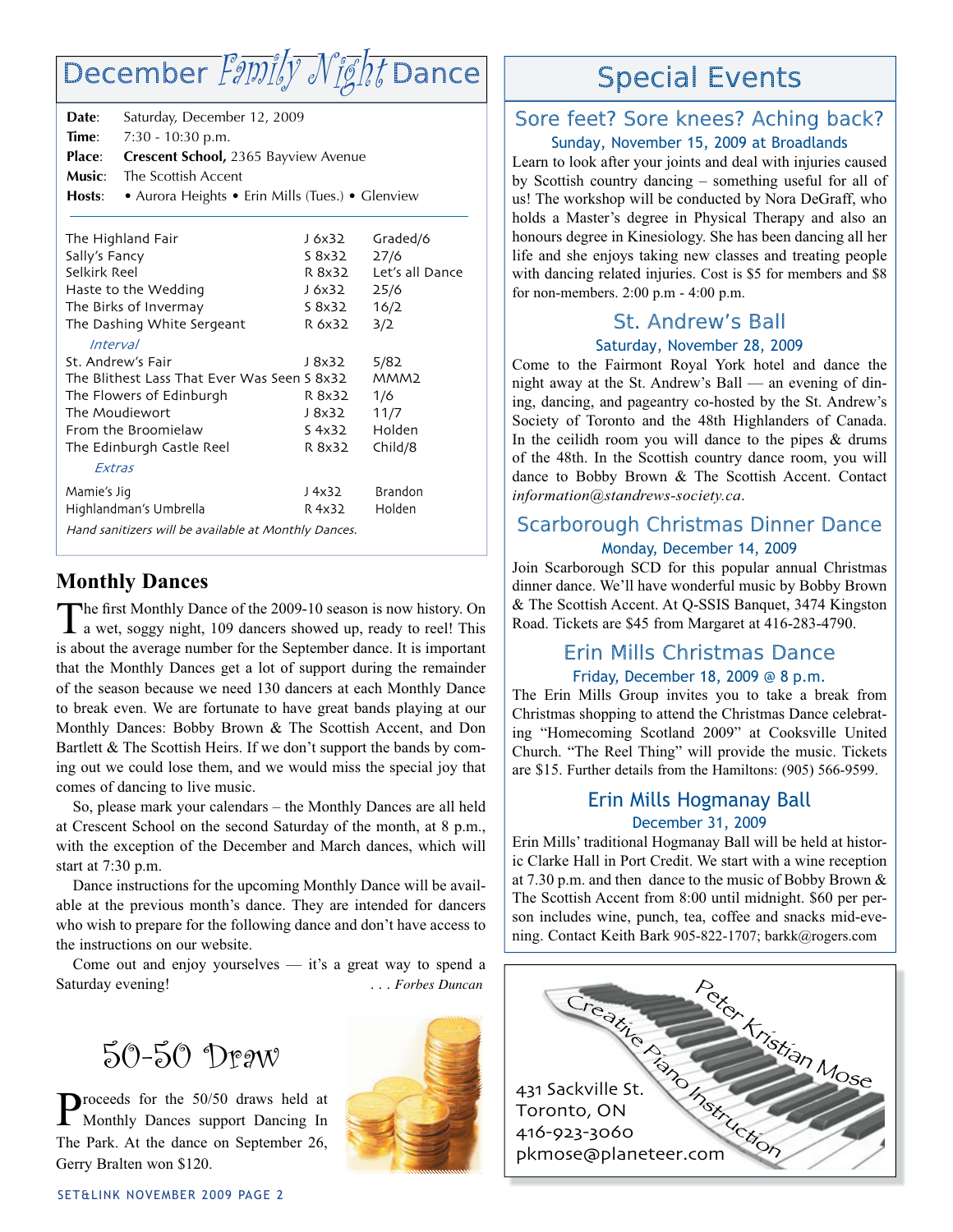# *Is It Easy To Make A CD? . . . Think Again!*

*Part 3 of a 3-part article by Bobby & Lisa Brown*

 $\int_{\text{not}}^{\text{e}} \frac{\text{prefer}}{\text{to}}$ not record an entire CD in one day. To avoid oncoming fatigue, not to mention anxiety to play "perfectly", we spread out the sessions over three days. The first day is set up and checking levels. The



*In the studio: Bobby Brown & The Scottish Accent (L to R): Laird Brown, Bobby Brown, Fred Collins, Kathy Fraser-Collins; Mike Kerwin (sound engineer).*

second and third days we record  $-7$  cuts each day for the TAC 50th Anniversary CD. Once all the tracks are recorded, and we are happy with them, Laird and I, as co-producers, begin the "mixing" process. This entails listening to each instrument individually by track and balancing the tracks to achieve a good, solid band sound.

As every set is different, every mix is different, per cut. It's not one mix across all cuts of one CD – we mixed every cut separately to achieve a standard band sound throughout the 14 tracks. The repetition of listening can subtly trick your ears, so mixing is done only a few cuts at a time before taking a break.

Mixing is a tedious and labour-intensive part of making a CD. Once we have finished the mix, Laird and I take home a reference master to listen to on various CD players – in the car, on a stereo, computer, etc. – then we tweak the mix as necessary. Once Laird and I are happy with it, we have the studio run a final mix and from this, and we make a master CD.

Mastering is a delicate, technical process to enhance the sound even further, and we rely on our sound engineer, Mike Kerwin, who has worked with us for many years. The master is sent to the manufacturer, to commercially press 1000 CDs, in this case.

As we say in SCD briefing, "meanwhile"….

Preparation of the artwork has been going on outside the studio. In this case, the TAC 50th book design was used as a basis for the cover. Details about the sets, tunes, composers, copyright, acknowledgements, credits, timings and photographs are all typed and laid out to become the CD insert. As I've said before, this is a labour-intensive, detail-oriented process to be checked and rechecked. Much of the tune information was researched by Lisa and the basic artwork was done on our computer by Lisa, who worked with Ian Souter, Deborah Graham and Pat Coyle and liaised with the studio team. The final artwork is sent to the manufacturer to meet their specs and be printed, and inserted in the jewel cases with the CD. It takes 10-14 days to receive the finished product!!

Making a CD requires total team effort. All of the band members' comments and ideas are considered. I am fortunate to have top-notch musicians, most of whom I have worked with for over 40 years. They are a rare and dedicated breed of musicians and all of us in the SCD world are the better for it. My sincere thanks to them all and also to my wife, Lisa, for all her hard work on this project.

I hope our work for the TAC on this special CD for their 50th anniversary gives joy to dancers. Our thanks to the TAC for their ongoing support of The Scottish Accent band.

*The TAC 50th CD, and others, may be purchased at venues where Bobby Brown & The Scottish Accent perform, or order from TACsound.*



# Hats Off to Krystianna!

*A benefit ceilidh for a young dancer who's fighting cancer.*

Please join us for an evening of dance, performance talent, and good cheer. Come show our community support and encouragement for this courageous member of the Woodglen Children's Group.

Hats Off to Krystianna Ceilidh

Saturday, December 5  $\sim$  7:00 p.m. - 9:30

St Andrew's Presbyterian Church 115 St Andrews Rd

(1 block N of Lawrence E. between Brimley & McCowan)

Tickets: Minimum donation \$10 All proceeds to benefit Krystianna.

*Please wear a hat (of any sort), dress is kilt casual.*

To offer a talent or ask questions, call Teresa Lockhart, 416-759-9845 or email Sandra Scott at *setandlink@hotmail.com*

# Sunday Afternoons at Broadlands

2:00 - 4:00 p.m. \$5 for members; \$8 for non-members**.**

**November 8**: Paul Maloney will teach some of the less well known dances of John Bowie Dickson, a long-time SCD teacher in Montreal, and at Pinewoods (Boston Branch summer school). SCD dancers will know his *Luckenbooth Brooch*, *Angus McKinnon's Hornpipe*, and *The Wind On Loch Fyn*e.

**December 5**: Deirdre MacCuish Bark will introduce us to dances chosen from the Ruthven collection of Rob Sargent, a dancer/devisor who lives near Inverness in the north of Scotland, plus some other dances gleaned from this summer's wanderings through North America and Europe. The music of Colin Dewar will be used, from *The Windy Strath*, on *Calum's Road*, by *Montgarrie Mill* and *Balnain House*.

**December 13**: Keith Bark will teach a selection of lively demanding dances, including both old and modern dances involving traditional and new formations. As with all Scottish Country Dancing, it will be enjoyable but both your brain and body will be taxed.



#### **Themistocles Papaioannou (Jan. 6, 1933- Feb. 12, 2009)**.

Themis Anno is sorely missed by his partner, Ruth von Fuchs. *Kali Nichta*, Greek for "Good Night" can also be translated as "Beautiful Night". Themis enjoyed many beautiful nights filled with the immortal music and friendly companionship of Scottish country dancing. Long may it prosper!

#### **Doris Wilson**

Doris Wilson was a member of Toronto RSCDS for many years. For the past 10 years she danced with the Highlands Of Durham group. Prior to that she danced with Scarborough and Don Mills SCD. Doris began dancing in 1968 after being inspired by Dancing In The Park during a stroll through Edwards Gardens. A Memorial Service for Doris was held on October 20 in Port Perry.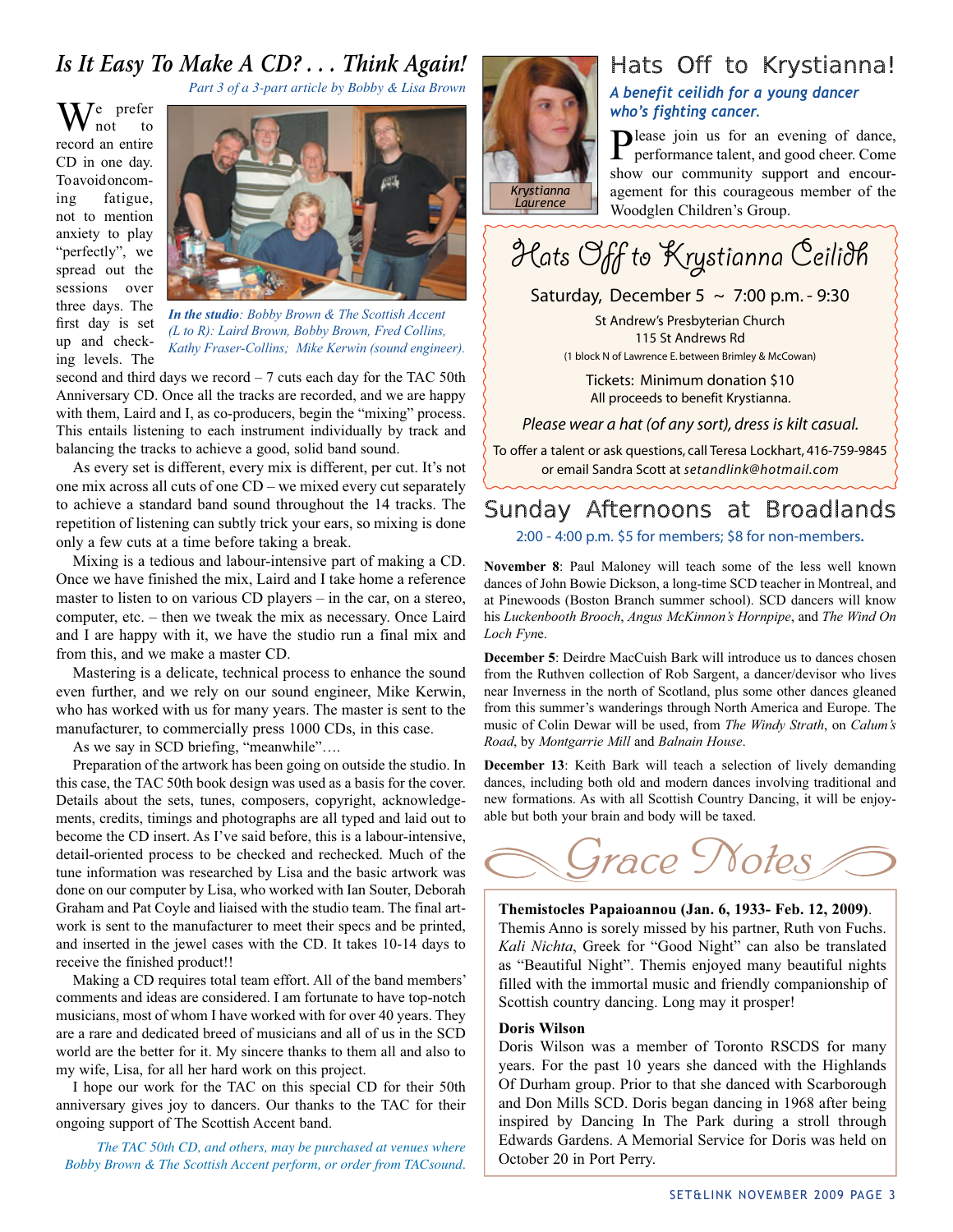### The Royal Caledonian Ball

*Jon Allen-Friend recounts his experience and thoughts at a prestigious ball.*

In May I attended the Royal Caledonian<br>Ball at the Grosvenor House in London. Ball at the Grosvenor House in London. The Ball originated in the 1840s as a private gathering given by the Duke and Duchess of Atholl for their Scottish friends who resided in London. Over time, it has grown into a highlight of the London Season.

Traditionally, the president had always been the Duke of Atholl, who annually attended the dance. As the present Duke of Atholl lives in South Africa, the president is now Iona, Duchess of Argyll.

I thought it would be another ball in the usual RSCDS style, although having danced with London RSCDS, I knew to expect some vigorous birls. However, it was a Reeling Ball, which is probably the closest form of Scottish dancing to that done at country house dances some 100-150 years ago. The dancing style is more rolling and less balletic than Scottish Country Dancing, more defined

than ceilidh dancing, and the etiquette of reeling is somewhat different from that of SCD. From what I could see, Reelers like extremely formal dress. The ball ticket stated that ladies were expected to wear a sash!

Reelers take their SCD seriously and when they birl it is controlled and expected by the other dancers. For example, in the *Reel of the 51st*, it is normal after turning first corners, that the dancing couple will meet left hand with thumb grip, lean forward on the first setting step, lean back on the second step of the balance in line and then birl vigorously with left hand to give right hand to second corners with the music. Reelers seem to have a limited repertoire of dances but it is important to them that they are done well. I noticed less eye contact and flirting than in the RSCDS style of dancing.

I danced *Duke of Perth* in 5 couple sets 10 times and it was encored numerous times. *The Foursome Reel* and *Half Reel of Tulloch* (Reeler style) are routinely followed by two sets instantly merging



into an Eightsome. I found that if dressed appropriately, and dances are known well enough not to upset other dancers, one is made very welcome.

*. . . J.A.F.*

### *Double Celebration:* **Newtonbrook: 40 – Kathleen Kynoch: 80** Kynoch. It was a happy occasion with

some special guests—Jean Hamilton and Jean Noble who, along with Kathleen, all received certification in the same class. Some former Newtonbrook dancers, four members of the current Board, and four

n Monday, September 21, 2009, over 40 dancers gathered in Newtonbrook United Church for a double celebration the 40th anniversary of the founding of the group by Betty Thompson and the 80th birthday of the current teacher, Kathleen

 *Marguerite Agnew recites "Stately As a Galleon," a favourite party piece of Betty Thompson on many occasions*

*Ella Allison, Bob Watters (the only original member in attendance)*



*and Ross Floyd*

*Jean Hamilton, Donald Holmes, Michael and Jean Noble* Chairs of the Association attended, including Kathleen's husband, Jim. Bob Watters, the only original member of the group, was delighted to participate in his dance, *Betty Thompson of Newtonbrook* on the evening's program.

*. . . Donald Holmes*

*Dorothy and Ross Floyd Kathleen Kynoch cuts her 80th birthday cake Jean Hamilton, Jean Noble and Kathleen Kynoch, obtained their full Certifi cates at Brock University in 1980 Former dancers with Newtonbrook (L-R) Joan Robertson, Bob Watters, Jim Kynoch,* 

*Heather Braid, Marguerite Agnew, Margaret-Anne Hunter, Bronek Grech*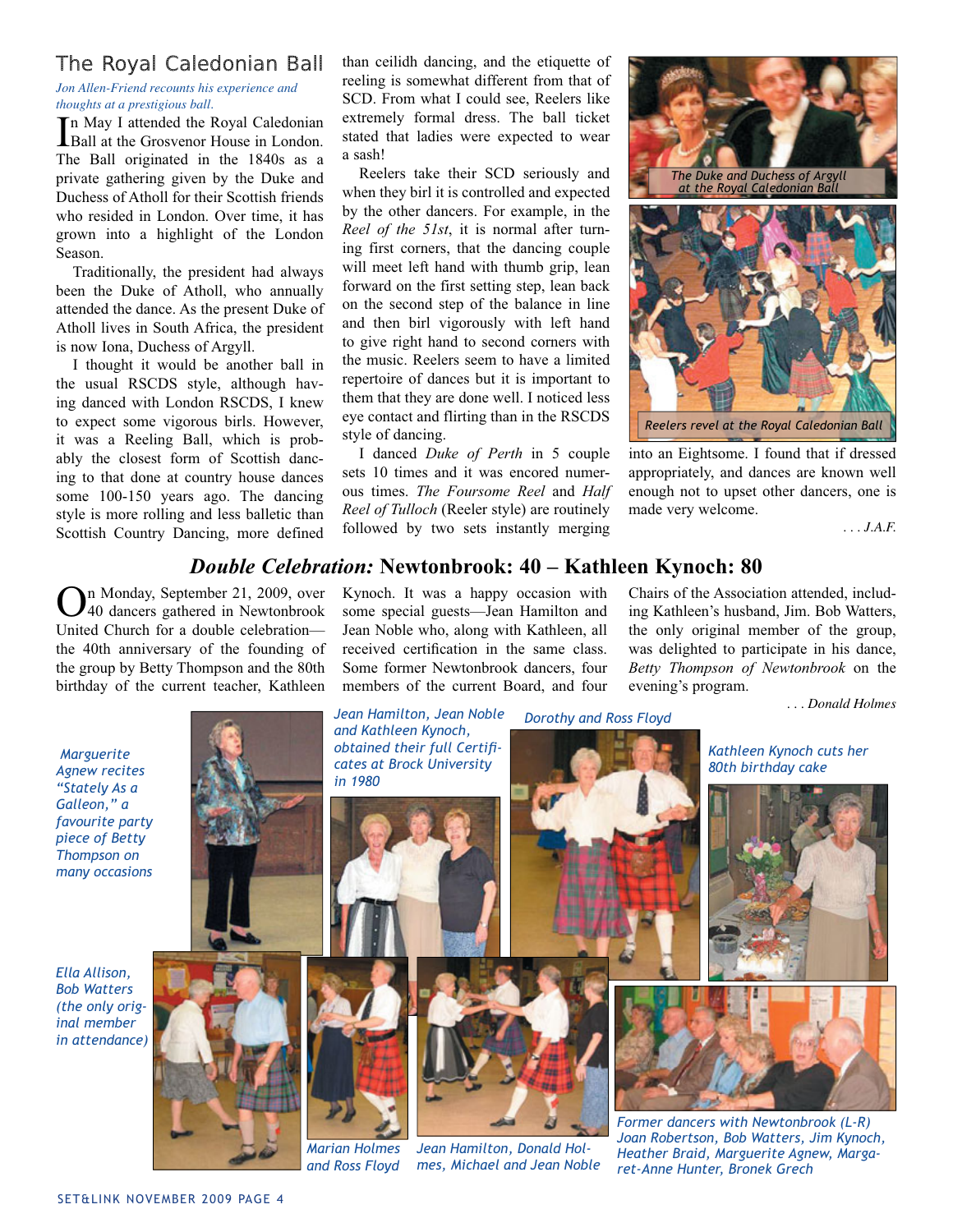### **MINICRIB –** *The Soul of Wit*

 $\mathbf{B}$ y rights, this article ought to be short – after all, I'm upholding the utility of brevity. I should say, simply:

OMG - MINICRIB is GR8!

MINICRIB is compiled by Charles Upton of Deeside Caledonian Society, Wirral. It has concise briefs of thousands of dances. It's in Microsoft Word format, thus universally accessible, and it's a free download from the Internet\*. It's a wonderful resource for dancers around the world and many a dance programme bears the MINICRIB imprint. Upton uses standardized cryptic notation which, once learned (which is nae bother), takes the shortest route from page to brain.

Upton, and all SCD teachers, would heartily agree: MINICRIB is not meant to replace the original instructions. For most dancers, however, the original books are not at hand and, for me, a pagelong dance description has "too many notes". A typical verbulous original gives me a fit of EGO (eyes glazed over). I want essential info in rapid assimilation format and I'm happy to leave the parsing of intricate details to our wonderful teachers.

Isn't that why they get the big bucks? (not!)

Some say MINICRIB is "full of errors". That is uncharitable hyperbole. Errors are rare. Besides, Upton issues regular updates incorporating corrections, new dances, and impressive automation features.

*[Digression: Upton is more adept with Word than anyone I've encountered in 25 years of publishing engineering research! Using Word, he has built MINICRIB ADVANCED into a complex software application, with its own steep learning curve. But that's a different article.]*

As a new Member of RSCDS Toronto, I was told repeatedly that dancers were expected to learn dances from the original books; not from cribs. Patently absurd! Where would I get them, and at what cost? but that was the

Party Line. Now, my wife, Teresa, is a SCD teacher and we have stacks of dance books — but both of us still use MINICRIB.

Teresa uses MINICRIB for "window shopping" – scanning for dances with potential for her classes, especially for theme nights. Having found a dance, she references the source book. Lacking that, she calls around to pick the brains of other teachers. She also uses MINICRIB as the basis of her own teaching briefs. Teresa hates work done twice and Upton's abbreviation conventions and concise descriptions save a lot of reduction time – plus, she can easily modify a MINICRIB to add her own notes.

I use MINICRIB to learn dances. I study cribs over coffee at Tim's. I love the elegant economy of expression, it helps me visualize, and remember, a dance. I add my own, even briefer, mnemonics (e.g., CP2 for Corner, Partner). However, there is no substitute for practice in a social group.

In that Oh-my-gosh moment before the starting chord, it's often comforting, and helpful, to have a brief glance at a brief brief. But, here's a caution — wonderful pictures taken by newcomer Inga Tomas from the balcony at last year's Tartan Ball show far too many dancers in set lines with heads bowed, as if in prayer (well, *maybe. . .*). Let's savour Mr Upton's masterwork over coffee and learn our dances . . . on the dance floor, let's engage our partner.

*. . . Rob Lockhart*

### **MINICRIB –** *Uptonian Gobbledygook*

"In this life we want nothing but Facts, sir; nothing but Facts! Teach these boys and girls nothing but Facts" (*Hard Times*).

My Thile the educational conditions under which Charles Dickens had Mr. Gradgrind utter these words to his students were considerably different from ours, the sentiment is not lost. As a dancer, I rely on standard descriptions of formations when studying dances for a ball. True, it is convenient to have a booklet containing the dances for the occasion, but equally expedient and kind to the dancer is that these descriptions be both understandable in terminology and correct.

Parallel reels tell dancers what to expect, and most dancers can normally execute the formation correctly, but with "reflection reels"–Uptonian trumped-up gobbledygook without a legend, courtesy of MINICRIB – dancers guess among cross-over reels, parallel reels, or mirror reels. The "clarity" is murky and direction is arbitrary and misleading.

Conscientious dancers attend classes or rehearse less com-

mon formations (Tournée, Bourrel, Highland Schottische Poussette, and Three-Couple Knot) when necessary, but a satisfying booklet for a dance or ball program is worth keeping and studying only when it is correct, uses standard terminology, and educates dancers. Unfortunately, not everyone owns or has access to copies of original dances to consult.

Dancers who are familiar with dances can use wordless descriptions like those of Pilling for visual reminders. Others will use a linear sketch of the pattern they dance. Anyone who studies the basics of Scottish Country dancing in Association Classes or elsewhere and who is familiar with its figures and formations will have ample knowledge to perform most dances. Who then needs "3rd and 4th corners" or "down the middle and back" or "Snowball Grand

Chain" – three examples of gallimaufry, among many, we can clearly do without!

I am not suggesting we should never change; education is, after all, protean. Neither should I have to search for dance instructions in two or three places when they can be given precisely and concisely in one. Half of today's high school students think Sodom and Gomorrah were married, so when ignorance becomes certitude what have we gained?

*. . . Donald E. Holmes*